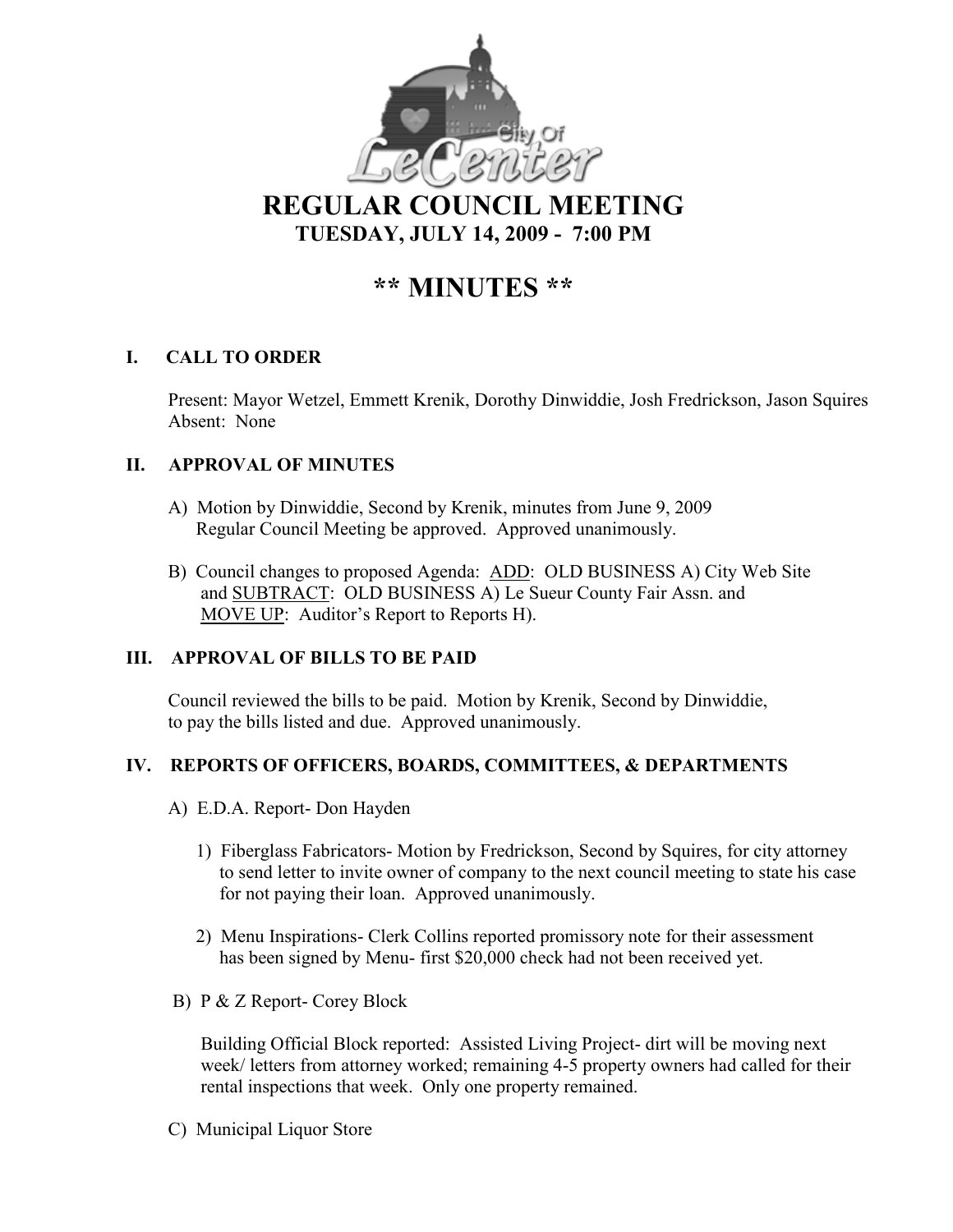On-Sale Manager Mike Nelson gave the June report: Sales were \$73,729.61; down \$3,300 from May. Nelson reported: bar sales are still status quo/ planning tour to local winery/ new collections on several old bad checks/ change check collection company when the contract is up.

#### D) Police Department

1) Mark Novak of CenterPoint Energy presented Chief Pfarr with a \$2,000 grant check towards the  $2<sup>nd</sup>$  squad car computer.

Police Chief Pfarr reported on the police activities for month of June: 127 calls/ 3,185 miles patrolled. Pfarr reported: applied for POST training reimbursement of \$4,474/ applied for  $2<sup>nd</sup>$  squad car computer/  $1<sup>st</sup>$  squad car needs four new tire rims. Clerk Collins gave a report on what other options are available to board animals such as Kind Vet Clinic, Rice County Shelter, Waseca Shelter with the recent price hike by Jensen's Country Boarding. Council generally feels there are other options to explore.

E) Water, Sewer, Streets, Parks

Public Works Superintendent Curt Roemhildt gave his monthly report:

- Streets- patched all winter water-main breaks/ ordered one streetlight pole.
- •Water- Well #4 pump went out; trying to obtain warranty coverage thru Trout Well.
- WWTP- replace guide rail on main lift station  $=$  \$4,548.20/ still need the check valves on main lift station= \$14,492.00/ Menu Inspiration bill was down \$35,000/ must start sampling for mercury in August; must submit mercury minimization plan to state.
- Parks- North Park bathrooms are taking a beating from vandals/ look into police to start locking them at 10:00 pm at night?
- Refuse- need sign made up to say "No drinking glasses, mirrors, etc. allowed." Waste Mgmt is getting upset with city/ truck is back to Jackson to fix transmission and replace the belts & hoses. Most should be covered by the purchase warranty.
- F) Bolton & Menk Engineering- Joel Hawbaker
	- 1) 2006 Street & Utility Project: BCM will have WW Blacktopping in town this week to fix Sharon Street.
	- 2) 2009 Street Project & USRDA Grant update: Environmental Review will be mailed out this week.
	- 3) 2010 Minnesota Street Project: update and see stakes along East Minnesota Street.
	- 4) Bids for seal-coating: Pearson \$38,658.25 vs. Astech \$47,030.75. Motion by Fredrickson, Second by Squires, to accept bid Pearson bid for \$38,658.25 to perform the seal-coating at city shop, plant, and Horizon Addition. Approved unanimously.
- G) Pool Report- Dorothy Dinwiddie

 Dinwiddie reported: June receipts \$23,118.00- down slightly from 2008/ "Taxpayers should know: pool is not a sustainable enterprise for the city. It was never meant to make money. The Municipal Liquor Store puts \$50,000 towards the pool each year."

H) EideBailly audit report- Joel Stencel